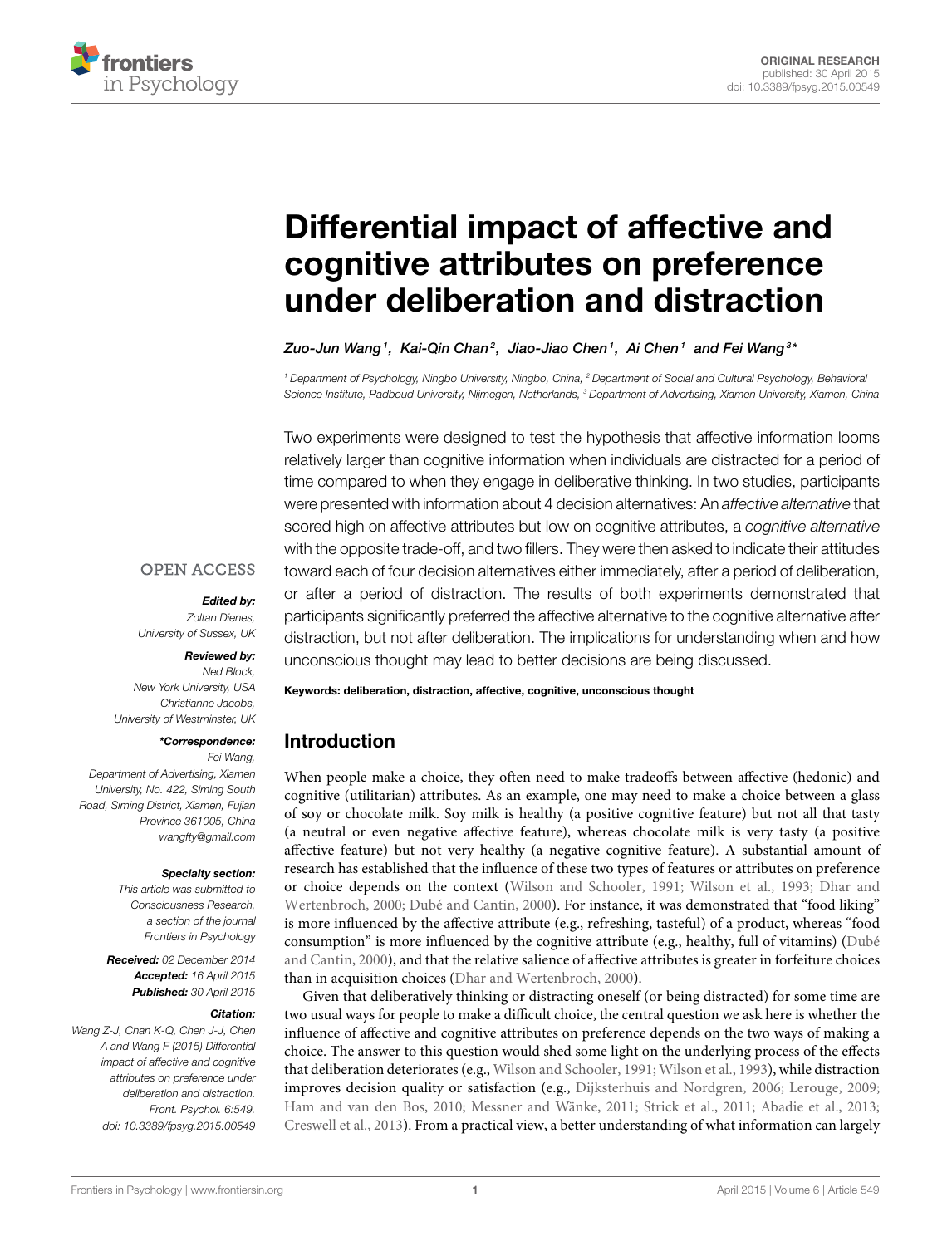influence and predict people's choice under deliberation and distraction has implications for everyday decision making, as well as for marketing and persuasive communication. We assume that affective attributes loom relatively larger after a period of distraction whereas cognitive attributes have more impact on preference after a period of deliberation. This assumption is derived from the following two lines of research.

One line of research demonstrates that deliberately thinking reduces quality or satisfaction of decisions [\(Wilson and Schooler,](#page-6-0) [1991;](#page-6-0) [Wilson et al., 1993\)](#page-6-1). In one of the studies, participants were asked to choose between art posters under a deliberation condition where they were asked to list their reasons for liking or disliking each poster, and a control condition where they were not given such an opportunity. All participants were given their selected art poster to take home and were phoned a few weeks later. Participants in the deliberation condition were less satisfied with their posters than control participants. The authors proposed that participants in the deliberation condition may put too much weight on attributes that are easy to verbalize and seem like plausible reasons but put less weight to feelings which are often difficult to be verbalized exactly. Over time, however, when their true attitudes return, they come to feel less satisfied (Wilson et al., [1993\)](#page-6-1). In line with this view, [Bohm and Pfister \(1996\)](#page-5-3) asked participants to indicate their preference for a set of options (i.e., eight prizes they had won and could choose from), as well as rate utilitarian and affective associations of these options, either in a private choice context (i.e., in a mail lottery) or in a public choice context (i.e., in a TV show). The authors show that in the private choice context, participants' preferences were more influenced by affective associations, whereas in a public choice context, due to justification demands, preferences were more influenced by utilitarian considerations.

Another line of research suggests that distraction period elicits unconscious thought, which leads to better complex decision quality [\(Lerouge, 2009;](#page-6-4) [Ham and van den Bos, 2010;](#page-6-5) [Strick et al., 2011\)](#page-6-7), higher choice satisfaction (Dijksterhuis and van Olden, [2006;](#page-6-8) [Messner and Wänke, 2011\)](#page-6-6), as well as better lie detection [\(Reinhard et al., 2013\)](#page-6-9). Unconscious thought refers to "object-relevant or task-relevant cognitive or affective thought processes that occur while conscious attention is directed elsewhere" [\(Dijksterhuis and Nordgren, 2006,](#page-6-3) p. 96). Regarding to the underlying processes of unconscious thought effect, [Dijksterhuis and Nordgren](#page-6-3) [\(2006,](#page-6-3) p. 107) contended that the superior decision performance of unconscious thought might be because it "somehow uses the affective tone of the information better than conscious thought does." Messner and Wänke [\(2011\)](#page-6-6) found that participants are more satisfied with a praline chosen from a large assortment when they were distracted before choosing than when they either deliberated intensively or chose immediately. With regard to the possible explanation for this effect, in addition to the larger capacity of unconscious thought compared to conscious thought, the authors proposed that the higher choice satisfaction of unconscious thinkers might be caused by a greater reliance on the affective cues of a product (i.e., imaging the taste of a praline) whereas conscious thinkers may have relied too much on the individual components and neglected to imagine how these components would taste in combination. According to these propositions, it seems that affective attributes that activate more feelings and affective considerations will loom relatively larger when people engage in unconscious thought than when they engage in deliberately thinking.

Based on the above analysis, the present research tested the hypothesis that affective attributes loom relatively larger under a period distraction whereas cognitive attributes will have more impact after a period deliberation. In two experiments, participants were presented with information about four hypothetical alternatives (i.e., apartments). One alternative was designed as the affective alternative that is superior on affective attributes relative to cognitive attributes. Another apartment was designed as the cognitive alternative that is superior on cognitive attributes relative to affective attributes. The remaining two alternatives were set as fillers. We predict that participants who were distracted for a period of time will show a relatively stronger preference for the affective alternative than those who engaged in deliberatively thinking.

It should be noted in advance that we do not aim to show that one mode of thought leads to better results than the other mode of thought. We focus on affective vs. cognitive attributes, and whether affective or cognitive attributes make one alternative better than another alternative depends entirely on the decision domain and on the specific attribute in question, a point which we return to in the Discussion.

# Experiment 1

# Methods

### Participants and Design

One hundred and eighty students recruited on the campus (150 female, 30 male, mean age = 21.20 years) were randomly assigned to a distraction, a deliberation, and an immediate condition (60 participants per condition). Participants were paid a small fee for their participation<sup>[1](#page-1-0)</sup>.

### **Materials**

In the study, we described the four apartments (Apartments A–D) in terms of two affective attributes and two cognitive attributes<sup>[2](#page-1-1)</sup>. Alternatives differed in the valence of these two types of attributes. Apartment A and C were filler alternatives. Apartment B had high values on the affective attributes (e.g., view of the apartment is a park) but low values on the cognitive attributes (e.g., 20 min away from the work or study place) was designed and was termed the affective alternative. Apartment D offered the opposite trade-off, namely, with low values on the affective attributes (e.g., view of the apartment is a parking lot) but high values on the cognitive (e.g., 10 min away from the

<span id="page-1-0"></span><sup>&</sup>lt;sup>1</sup>This research was conducted in accordance with the ethical guidelines of the American Psychological Association and approved by the academic and ethics committee of Department of psychology, Ningbo University. We determined our sample size by basing it on the central limit theorem. We sampled until we had 60 per condition (our stopping rule).

<span id="page-1-1"></span><sup>&</sup>lt;sup>2</sup>In the Online Supplementary Information, we describe how these attributes were chosen. From the chosen attributes, we then validated the distinctiveness of the affective attributes from the cognitive attributes.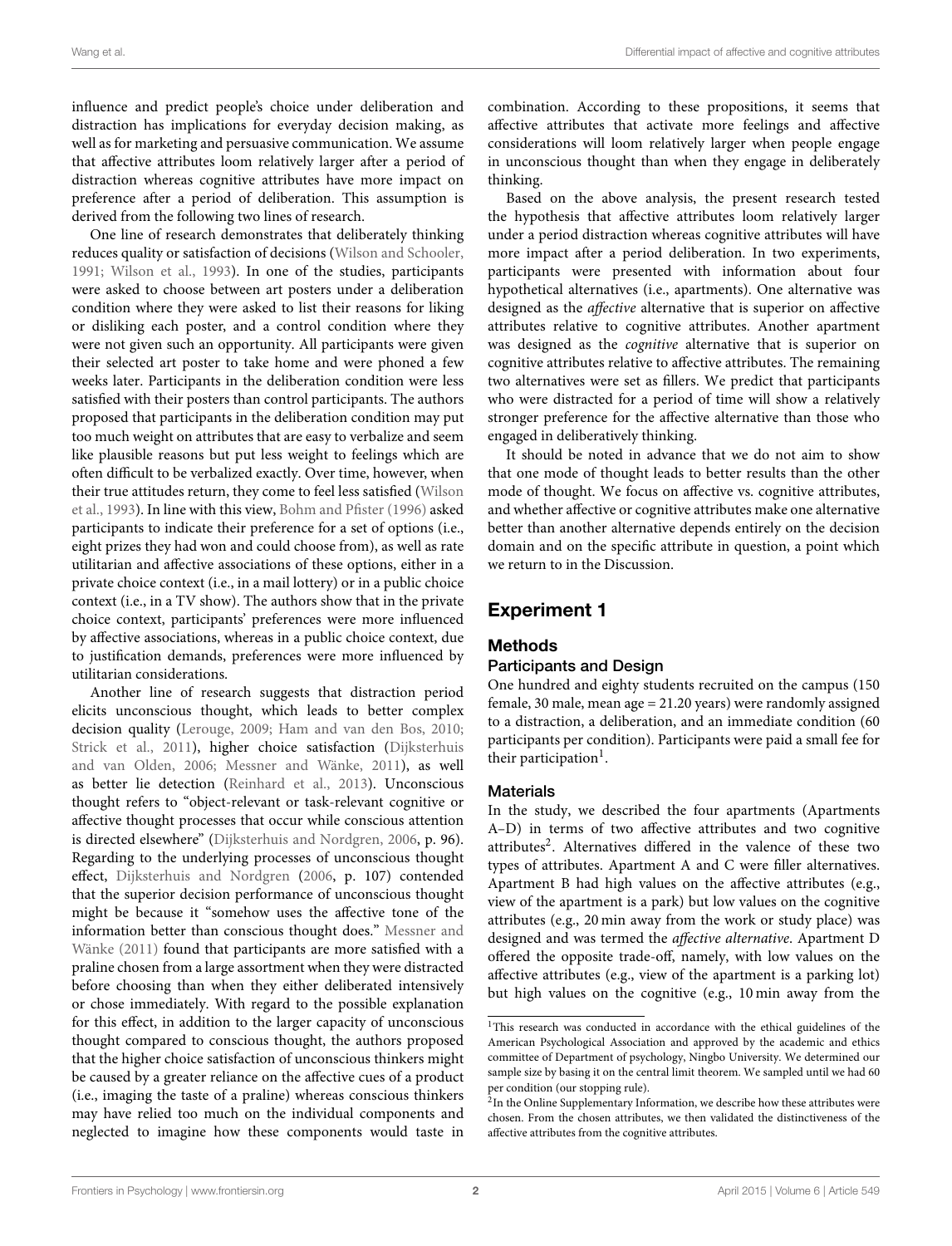work or study place) was termed the cognitive alternative. **[Table 1](#page-2-0)** shows complete description of the alternatives.

### Procedure

The experiment was described as an experiment on decisionmaking. Participants were presented with information about four hypothetical apartments, labeled A, B, C, and D, respectively. They were asked to form an impression of the four apartments. The attributes of each apartment were presented, one by one in random order (4 s per attribute). The order of presentation of information about the four apartments was randomized.

Thereafter, participants were randomly assigned to one of three conditions. In the immediate condition, they were immediately asked to give their attitude toward each of the four apartments (in the order from Apartments A to D) on 11 point scales ranging from 0 (extremely negative) to 10 (extremely positive). Participants in the deliberation condition were asked to "think very carefully about what you think of each of the four apartments and write down the advantages and disadvantages of the apartments." In the distraction condition, after the presentation of the four apartments, participants were presented with a series of digital numbers (ranging from 1 to 99) and for each number they were asked to decide whether it is a multiple of 3 or not as quickly as possible by pressing a key. Three minutes later, participants in both the deliberation and distraction conditions were asked to respond to the same attitude measure, as participants in the immediate condition.

### Results

A 2 (type of alternative: affective alternative/cognitive alternative)<sup>[3](#page-2-1)</sup>  $\times$  3 (decision condition: distraction/deliberation/ immediate condition) mixed ANOVA showed a significant main effect of the type of alternative,  $F_{(1, 177)} = 30.59$ ,  $p < 0.01$ ,  $n_p^2 = 0.147$ , no main effect of decision condition,  $F_{(2, 177)} = 1.04$ ,  $p = 0.62$ ,  $\eta_p^2 = 0.005$ , and a significant interaction between the type of alternative and the decision condition,  $F_{(2, 177)} = 3.15$ ,  $p < 0.05$ ,  $\eta_p^2 = 0.034$ .

Further analysis revealed a significant difference between the preference score for the affective alternative  $(M = 6.88, SD =$ 1.91) and the cognitive alternative  $(M = 5.12, SD = 1.75)$  in the distraction condition,  $t_{(59)} = 5.14$ ,  $p < 0.001$ ,  $d = 0.96$ . The difference between the preference score for the affective alternative ( $M = 6.55$ ,  $SD = 2.00$ ) and the cognitive alternative  $(M = 5.70, SD = 1.86)$  was also significant in the immediate condition,  $t_{(59)} = 2.48$ ,  $p < 0.05$ ,  $d = 0.44$ . However, no significant difference was found between the preference score for the affective alternative ( $M = 6.55$ ,  $SD = 1.65$ ) and the preference score for the cognitive alternative  $(M = 5.92, SD = 1.92)$  in the deliberation condition,  $t_{(59)} = 1.92$ ,  $p > 0.05$ ,  $d = 0.35$ . Participants' mean preference score for the alternatives is graphed as a function of decision condition in **[Figure 1](#page-3-0)**.

The immediate condition was designed as a baseline to further determine whether it is deliberation or thought process that occurs during distraction, or both, that influenced the preference. Of particular interest is whether distraction leads to preference change compared to immediate condition. If this is true, it might indicate that distraction elicits some special thought process (i.e., unconscious thought) as suggested by [Dijksterhuis \(2004\)](#page-5-4), [Dijksterhuis and Nordgren \(2006\)](#page-6-3).

We therefore firstly compared the preference pattern between the immediate and distraction conditions. A 2 (type of alternative: cognitive/affective)  $\times$  2 (decision condition: distraction/immediate) mixed ANOVA revealed a marginally significant interaction  $[F_{(1, 118)} = 3.56, p = 0.06, \eta_p^2 = 0.03]$ . A Bayesian approach [\(Dienes, 2008,](#page-5-5) [2014\)](#page-5-6) was taken to interpret this finding. The raw interaction effect between these two conditions is: (preference for affective alternative - preference for cognitive alternative) in the distraction condition - (preference for affective alternative - preference for cognitive alternative) in the immediate condition =  $(6.88 – 5.12) – (6.55 – 5.70) = 0.91$ . To calculate Bayes factor, the predicted size of the interaction needs to be specified, based on a specific theoretical framework. If distraction leads to more weight to affective attributes than cognitive attributes, while deliberation works the opposite way, with immediate condition falling in between, then the maximum size of the interaction effect between the distraction and immediate conditions would be the interaction effect between the distraction and deliberation conditions. That is, (preference for affective alternative - preference for cognitive alternative) in the distraction condition - (preference for affective alternative - preference for cognitive alternative) in the deliberation condition =  $(6.88 - 5.12) - (6.55 - 5.92) = 1.13$ . The interaction effect would not be smaller than 0.

Bayes factor (B) calculated using the online software described in [Dienes \(2008\)](#page-5-5), representing the predictions as uniform distribution, is 4.16. Bs less than 1/3 indicate substantial support for the null, Bs between 3 and 10 indicate substantial support for the alternative (Bs above 10 indicate "strongly" support for alternative), and Bs between 1/3 and 3 indicate data insensitive

<span id="page-2-0"></span>

| TABLE 1   Attributes of apartments in Experiment 1. |                             |          |                             |                           |  |  |  |  |
|-----------------------------------------------------|-----------------------------|----------|-----------------------------|---------------------------|--|--|--|--|
|                                                     | <b>Affective attributes</b> |          | <b>Cognitive attributes</b> |                           |  |  |  |  |
|                                                     | View from the apartment     | Landlord | <b>Security level</b>       | Distance to work or study |  |  |  |  |
| Apartment A (filler)                                | Park                        | Unkind   | Above average               | $20 \,\mathrm{min}$       |  |  |  |  |
| Apartment B (affective)                             | Park                        | Kind     | Average                     | $20 \,\mathrm{min}$       |  |  |  |  |
| Apartment C (filler)                                | Parking lot                 | Kind     | Average                     | $10 \text{min}$           |  |  |  |  |
| Apartment D (cognitive)                             | Parking lot                 | Unkind   | Above average               | $10 \,\mathrm{min}$       |  |  |  |  |

<span id="page-2-1"></span><sup>&</sup>lt;sup>3</sup>For each of the three conditions, the preference scores for the two fillers fell somewhere in between the two experimental alternatives (Apartments B and D) in both Experiments 1 and 2.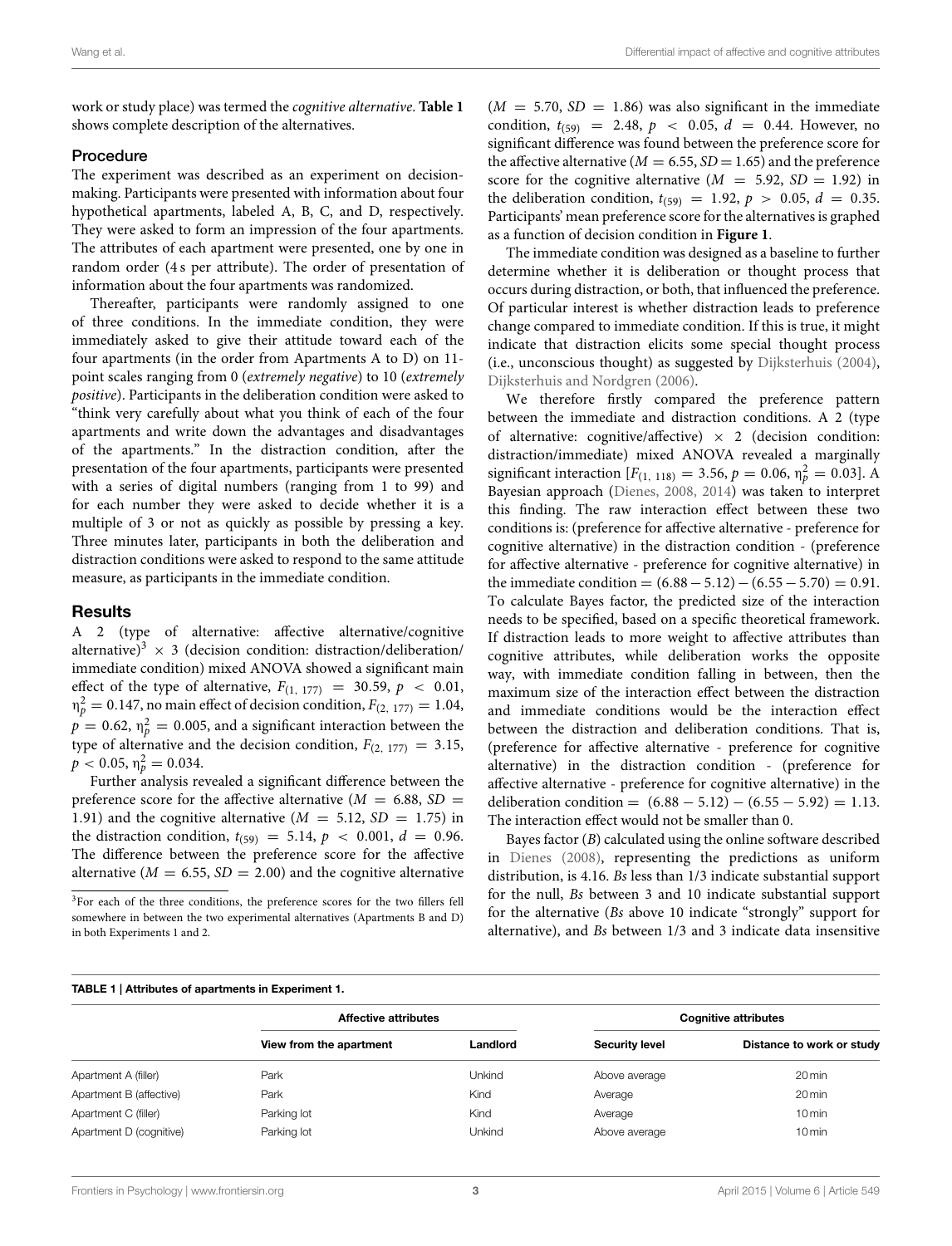

<span id="page-3-0"></span>[\(Jeffreys, 1939/1961\)](#page-6-10). Therefore, the results provided substantial supporting evidence for the hypothesis that distraction leads to more weight being given to the affective attributes than cognitive attributes.

Second, to compare the preference pattern between the immediate and deliberation conditions, the interaction between these two conditions were analyzed using a 2 (type of alternative: cognitive/affective)  $\times$  2 (decision condition: immediate/deliberation) mixed ANOVA. Non-significant difference was obtained  $[F_{(1, 118)} = 0.21, p = 0.65, \eta_p^2 = 0.00].$ Bayes analysis was performed based on the similar rationale as above. Bayes factor ( $B = 0.74$ ) indicate data insensitivity.

### **Discussion**

These findings support the hypothesis that affective attributes weigh more strongly than cognitive attributes under distraction than deliberation. Bayesian analysis indicates that distraction may elicit unconscious thought, which leads to different preference pattern between the distraction condition and immediate condition.

One may note that in all conditions, the affective alternative was more positive relative to the cognitive alternative (though not significantly so in the deliberation condition). In principle, it should be possible to find a preference reversal in that participants who were in the distraction condition preferred the affective alternative over the cognitive alternative (as found in Experiment 1) and that participants who engaged in deliberation preferred the cognitive alternative over the affective alternative. In order to increase the possibility of finding this reversal, we changed our stimulus materials in Experiment 2.

# Experiment 2

Experiment 2 aimed at extending the results of Experiment 1 with the following three aspects changed. First, the number of attributes of each alternative was increased from 4 to 6 such that the decision task was relatively more complex, and we added an important cognitive aspect (i.e., cost) to make the cognitive alternative more attractive. Second, we presented the attributes of each apartment as a list and made them appear all at once rather than one by one in random order. Third, a thought process check was employed to confirm the effectiveness of the manipulation of the deliberation and distraction conditions.

### Methods

### Participants and Design

One hundred and eighty students recruited on campus (128 female, 52 male, mean  $age = 20.82$  years) were randomly assigned to one of three conditions: a distraction, a deliberation, and an immediate condition (60 participants per condition). They were paid a small fee for their participation.

### **Materials**

As in Experiment 1, Apartment B was designed as the affective alternative which had high values on the affective attributes but low values on the cognitive attributes and Apartment D was designed as the cognitive alternative which had low values on the affective attributes but high values on the cognitive attributes. Apartments A and C were fillers. **[Table 2](#page-4-0)** shows the complete description of the alternatives.

### Procedure

The attributes of each apartment were presented as a list and appeared all at once for 15 s. Furthermore, a manipulation check of the thought process was included in the deliberation and distraction conditions. Participants were asked to respond to an item "Have you engaged in deliberation about the information about the apartments?" ( $0 = "not at all"$ ;  $10 = "very often"$ ).

### **Results**

### Manipulation Check

The score in the deliberation condition ( $M = 7.32$ ,  $SD = 1.88$ ) was significantly higher than that in the distraction condition  $(M = 4.20, SD = 3.12)$  on thought process check  $(t = -6.63, p <$ 0.001), which confirmed the effectiveness of the manipulation.

### Preference

A 2 (type of alternative: affective alternative/cognitive alternative)  $\times$  3 (decision condition: distraction/ deliberation/immediate condition) mixed repeated ANOVA showed no significant main effects of type of alternative,  $F_{(1, 177)} = 1.09, p = 0.30, \eta_p^2 = 0.01$ , and decision condition,  $F_{(2, 177)} = 0.57, p = 0.57, \eta_p^2 = 0.01$ , but a significant interaction,  $F_{(2, 177)} = 7.68, p < 0.01, \eta_p^2 = 0.08$ .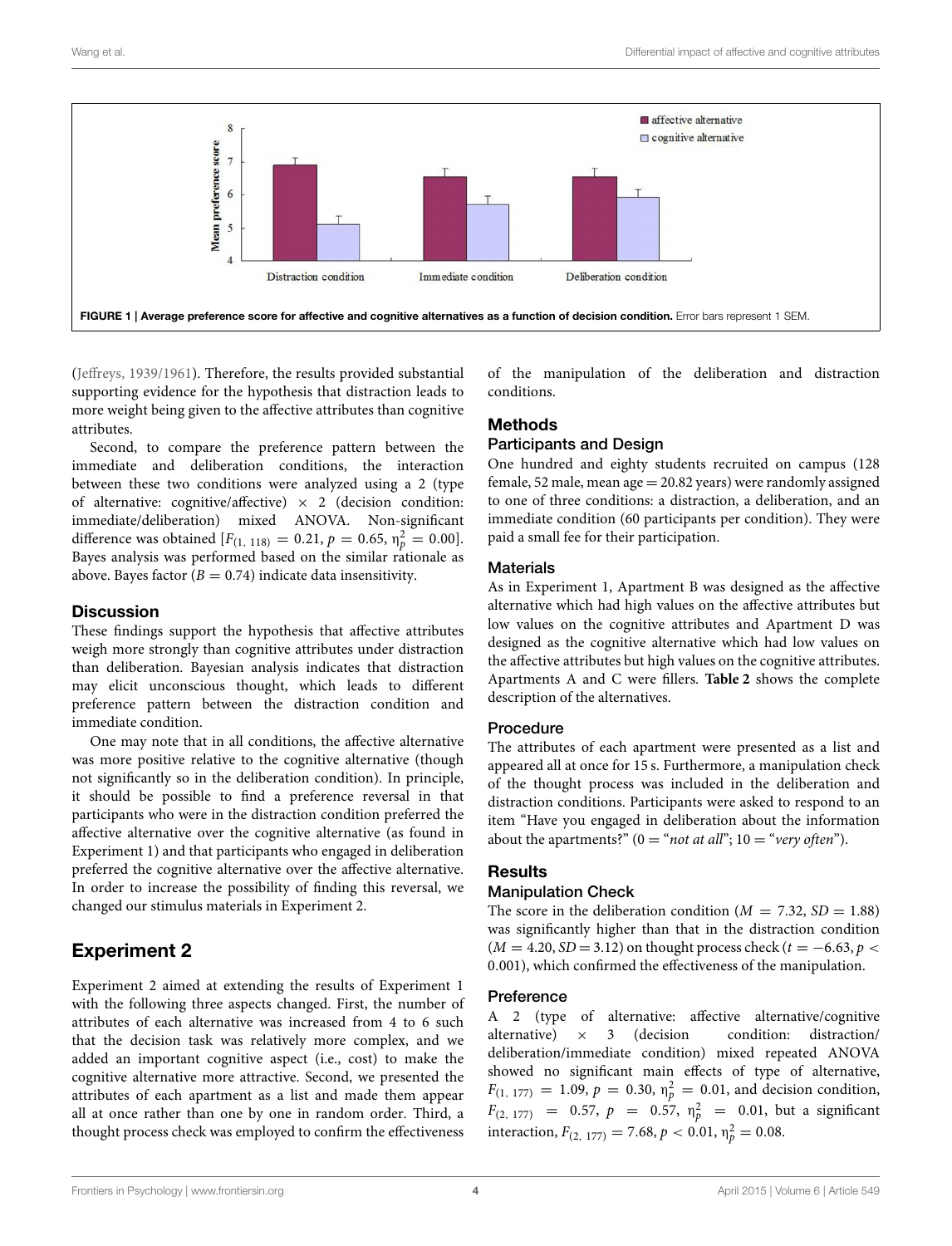|                         | <b>Affective attributes</b> |                            |          | <b>Cognitive attributes</b> |                                     |                          |
|-------------------------|-----------------------------|----------------------------|----------|-----------------------------|-------------------------------------|--------------------------|
|                         | View from the<br>apartment  | Residential<br>landscaping | Landlord | Rent for the<br>apartment   | <b>Distance to work</b><br>or study | <b>Network</b><br>signal |
| Apartment A (filler)    | Park                        | Pleasant                   | Unkind   | Relatively expensive        | Relatively close                    | Poor                     |
| Apartment B (affective) | Park                        | Pleasant                   | Kind     | Relatively expensive        | Relatively far                      | Poor                     |
| Apartment C (filler)    | Parking lot                 | Unpleasant                 | Kind     | Relatively cheap            | Relatively far                      | Strong                   |
| Apartment D (cognitive) | Parking lot                 | Unpleasant                 | Unkind   | Relatively cheap            | Relatively close                    | Strong                   |

#### <span id="page-4-0"></span>TABLE 2 | Attributes of apartments in Experiment 2.

Further analysis revealed that the preference score for the affective alternative  $(M = 6.30, SD = 2.04)$  was significantly higher than that for the cognitive alternative ( $M = 5.43$ ,  $SD =$ 1.98) in the distraction condition,  $t_{(59)} = 2.36$ ,  $p \le 0.05$ ,  $d =$ 0.43. The difference between the preference score for the affective alternative ( $M = 6.12$ ,  $SD = 2.00$ ) and the cognitive alternative  $(M = 5.32, SD = 1.97)$  was also significant in the immediate condition,  $t_{(59)} = 2.12$ ,  $p < 0.05$ ,  $d = 0.39$ . However, a clearly reversed pattern was observed in the deliberation condition, that is, the preference score for the cognitive alternative ( $M = 6.08$ ,  $SD = 2.33$ ) was significantly higher than that for the affective alternative ( $M = 5.10$ ,  $SD = 1.90$ ),  $t_{(59)} = -2.52$ ,  $p < 0.05$ ,  $d = 0.46$ . Participants' mean preference score for the alternatives is graphed as a function of decision condition in **[Figure 2](#page-5-7)**.

As in Experiment 1, preference pattern for the affective and cognitive alternatives in the distraction and deliberation conditions was compared to that in the immediate condition respectively. A 2 (type of alternative: cognitive/affective)  $\times$ 2 (decision condition: distraction/immediate) mixed ANOVA revealed a non-significant interaction between the distraction condition and immediate condition,  $F_{(1, 118)} = 0.02$ ,  $p =$ 0.90,  $\eta_p^2$  = 0.00. The raw interaction effect between these two conditions is 0.07. The predicted size of interaction effect ranges from 0 to 1.85. Bayes factor  $(B = 0.37)$  indicates data insensitivity. A 2 (type of alternative: cognitive/affective)  $\times$ 2 (decision condition: immediate/deliberation) mixed ANOVA revealed a significant interaction between the immediate and deliberation conditions,  $F_{(1, 118)} = 10.78, p = 0.001, \eta_p^2 =$ 0.08. Bayes factor ( $B = 80.78$ ) provides strong evidence for the hypothesis that a period of deliberation attached more weight to cognitive attributes than affective attributes.

### **Discussion**

These findings strongly supported the hypothesis that affective attributes weigh stronger than cognitive attributes under the distraction condition compared to the deliberation condition, which led to the preference for the affective alternative in the distraction condition but preference for the cognitive alternative in the deliberation condition.

# General Discussion

The present study examined whether affective and cognitive attributes would disproportionately influence preferences under deliberation and distraction. Indeed, we found that distraction,

compared to deliberation, led people to put more weight on affective rather than cognitive attributes. Comparing the deliberation, as well as the distraction condition, to the immediate condition provides a chance to further determine whether it is distraction or deliberation that influenced the salience of the affective and cognitive attributes. The findings in Experiment 1, based on Bayes analysis, provide substantial evidence for the hypothesis that distraction influenced the relative salience of the affective and cognitive attributes, although it was not confirmed in Experiment 2 because of data insensitivity. The findings in Experiment 2 provide strong evidence for the hypothesis that cognitive attributes have more impact on preference after a period of deliberation. Taken together, these findings indicate that both distraction and deliberation influence the salience of the affective and cognitive attributes.

Different preference pattern between the distraction condition and immediate condition seems indicate that some special thought process—perhaps unconscious thought as defined by [Dijksterhuis \(2004\)](#page-5-4), [Dijksterhuis and Nordgren \(2006\)](#page-6-3) occurred during the distraction period. If not, no difference would have been observed between these two conditions. Then, why are affective alternatives preferred by unconscious thought? Unconscious thought is described as a holistic process that gives rough estimates [\(Dijksterhuis and Nordgren, 2006\)](#page-6-3). Recently, [Abadie et al. \(2013\)](#page-5-1) suggest that unconscious thought is more likely to be based on gist representations rather than verbatim representations. An effective response to an alternative formed mainly by affective attributes, such as kind vs. unkind landlord, is a holistic, qualitative or vague representation of the alternative. Alternatively, a cognitive response, which mainly formed by cognitive attributes such as the distance to work is 10 vs. 20 min, is relatively more precise and quantitative. That may be why the influence of affective attributes on preference was relatively unaffected during distraction or unconscious thought. [Creswell et al. \(2013\)](#page-5-2) provided the first neural evidence for the unconscious thought process. They found that the same brain regions (the right dorsolateral prefrontal cortex and left intermediate visual cortex) that were responsible for information encoding continue to be active during distraction (i.e., unconscious thought), and the strength of these activations predicted the ability to discriminate between best and worst items in the decision tasks that the participant undertook. Visual cortex activation is associated with vividness of perception or memories. The vividness of information is to some extent depending on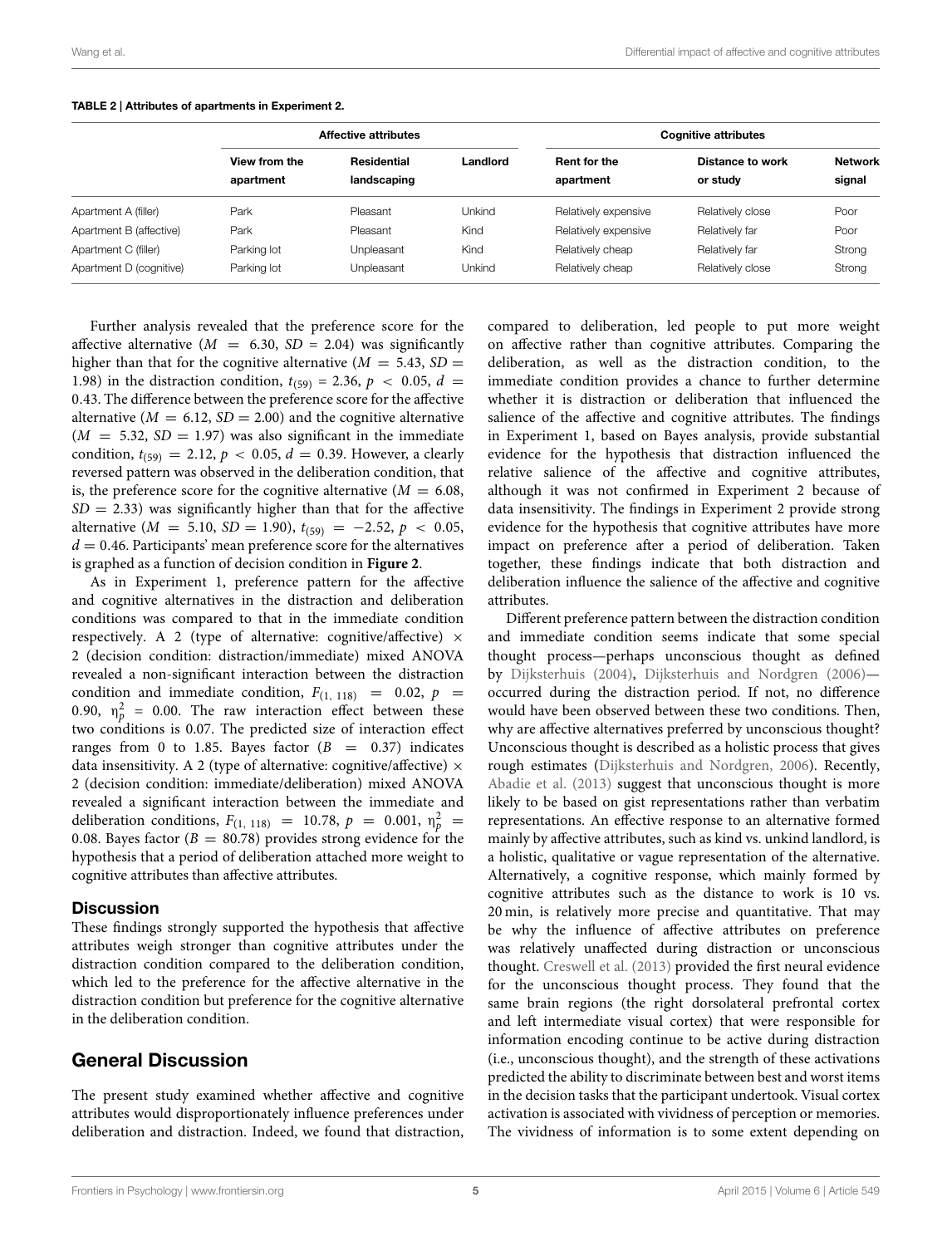

<span id="page-5-7"></span>its affective property [\(McGill and Anand, 1989;](#page-6-11) [Bywaters et al.,](#page-5-8) [2004;](#page-5-8) [Todd et al., 2012\)](#page-6-12). Affective attributes, therefore, maintain its salience during unconscious thought processes.

It should be noted, however, that, as we briefly hinted at in the Introduction, our studies were not aimed at showing that one of the modes of thought (conscious vs. unconscious thought) leads to better decisions than the other. Actually, much doubt has been cast in recent years on the unconscious thought advantage (see [Acker, 2008;](#page-5-9) [Nieuwenstein and Van Rijn, 2012;](#page-6-13) [Nieuwenstein et al., 2015\)](#page-6-14). We focused on whether affective or cognitive attributes have different influence on preference under distraction and deliberation. Another point that need to be noted is that merely stating a preference without having to experience the consequences of that choice feels quite different compared to deciding for something and then having to live with the potential consequences of the decision. It would be interesting in future research to investigate choice tasks with real consequences.

Although our studies did not focus on decision quality or satisfaction, it may still have implications for making a better choice. Previous research on attitude-behavior relation suggests that behaviors may either be cognitively or affectively driven by attitudes, and thought processes may make either the affective or cognitive components of the attitude more salient and thus more important when making choices. A match between the attitude components that drive behavior and the attitude components emphasized by thought processes would increase the attitudebehavior relation, whereas a mismatch would decrease the relation [\(Millar and Tesser, 1986;](#page-6-15) [Wilson and Dunn, 1986\)](#page-6-16).

# **References**

- <span id="page-5-1"></span>Abadie, M., Waroquier, L., and Terrier, P. (2013). Gist memory in the unconsciousthought effect. Psychol. Sci. 24, 1253–1259. doi: 10.1177/0956797612470958
- <span id="page-5-9"></span>Acker, F. (2008). New findings on unconscious versus conscious thought in decision making: additional empirical data and meta-analysis. Judgm. Decis. Mak. 3, 292–303.
- <span id="page-5-3"></span>Bohm, G., and Pfister, H. R. (1996). Instrumental or emotional evaluations: what determines preferences? Acta Psychol. (Amst). 93, 135–148. doi: 10.1016/0001- 6918(96)00017-0
- <span id="page-5-8"></span>Bywaters, M., Andrade, J., and Turpin, G. (2004). Determinants of the vividness of visual imagery: the effects of delayed recall, stimulus affect and individual differences. Memory 12, 479–488. doi: 10.1080/09658210444000160

If choices are affectively driven—one can think of (romantic) relationships, or art, in this respect—let affective attributes play a larger role than cognitive attributes would improve decision satisfaction (i.e., attitude-behavior relation). On other occasions, such as when buying a new washing machine, it seems reasonable to let the cognitive attributes trump the affective ones. And with yet other decisions—such as when buying a house—both should ideally be taken into account. If our conclusions are confirmed in independent replications, the current analysis may lead to a very practical moderator: When a decision is largely affective, make it after a period of distraction, if it is very cognitive, engage in deliberation first.

# Acknowledgments

The National Natural Science Foundation of China (No. 31200791), the Humanity and Social Science Youth foundation of Ministry of Education of China (Grant No. 12YJC190029) and the Zhejiang Provincial Natural Science Foundation of China (Grant No. LQ12G01001) supported this paper. The authors thank Ap Dijksterhuis, Johan Karremans, and Rob Holland at Radboud University Nijmegen for their helpful comments and content editing assistance on our initial manuscript.

# Supplementary Material

The Supplementary Material for this article can be found online at: [http://journal.frontiersin.org/article/10.3389/fpsyg.](http://journal.frontiersin.org/article/10.3389/fpsyg.2015.00549/abstract) [2015.00549/abstract](http://journal.frontiersin.org/article/10.3389/fpsyg.2015.00549/abstract)

- <span id="page-5-2"></span>Creswell, J. D., Bursley, J. K., and Satpute, A. B. (2013). Neural reactivation links unconscious thought to decision-making performance. Soc. Cogn. Affect. Neurosci. 8, 863–869. doi: 10.1093/scan/nst004
- <span id="page-5-0"></span>Dhar, R., and Wertenbroch, K. (2000). Consumer choice between hedonic and utilitarian goods. J. Mark. Res. 27, 60–71. doi: 10.1509/jmkr.37.1.60. 18718
- <span id="page-5-5"></span>Dienes, Z. (2008). Understanding Psychology as a Science: An Introduction to Scientific and Statistical Inference. Basingstoke: PalgraveMacmillan.
- <span id="page-5-6"></span>Dienes, Z. (2014). Using Bayes to get the most out of non-significant results. Front. Psychol. 5:781. doi: 10.3389/fpsyg.2014.00781
- <span id="page-5-4"></span>Dijksterhuis, A. (2004). Think different: the merits of unconscious though in preference development and decision making. J. Pers. Soc. Psychol. 87, 586–598. doi: 10.1037/0022-3514.87.5.586